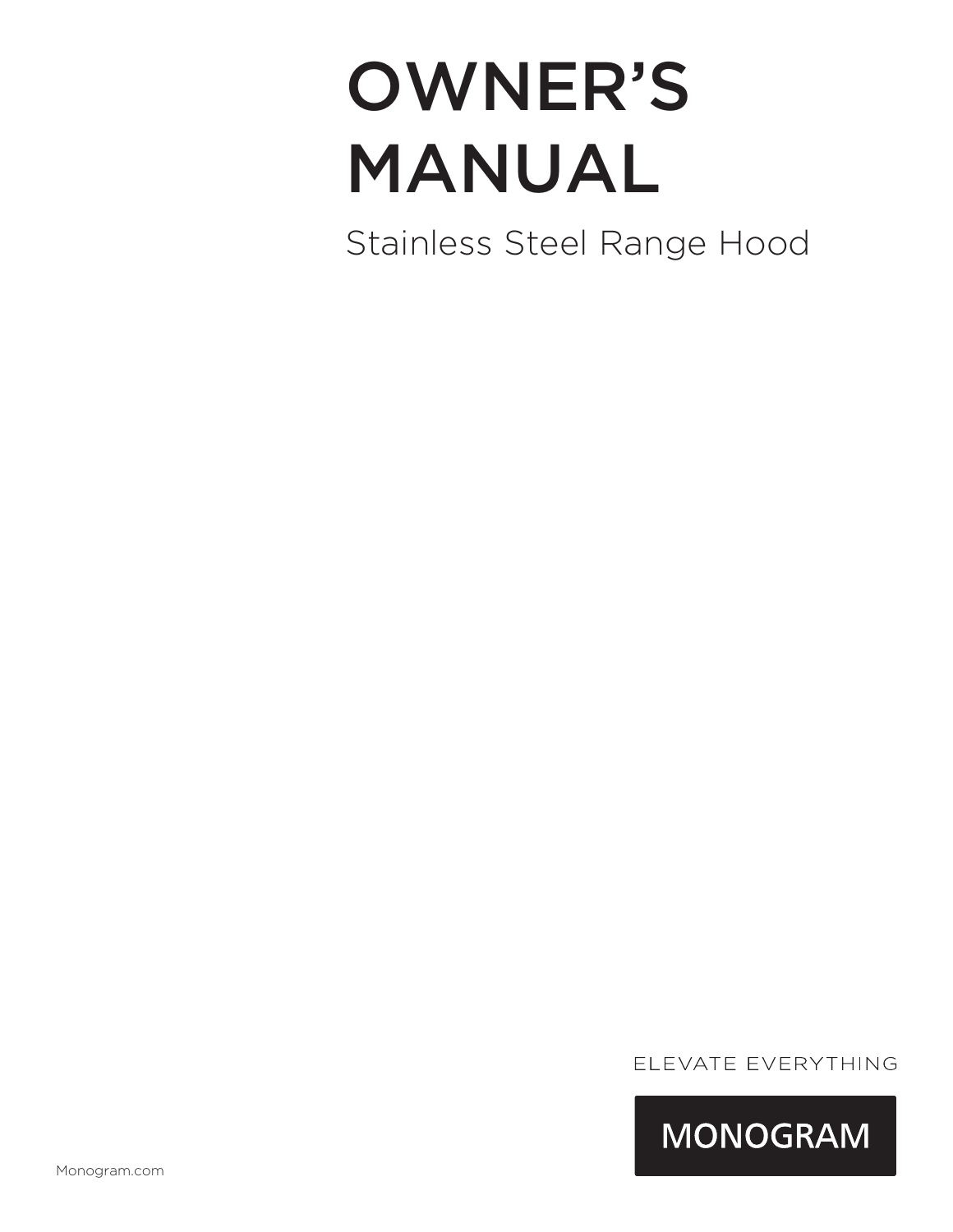### Consumer Information

*Stainless Steel Hood*

*Introduction* Your new Monogram stainless steel hood makes an eloquent statement of style, convenience and kitchen planning flexibility. Whether you chose it for its purity of design, assiduous attention to detail - or for both of these reasons - you'll find that your Monogram stainless steel hood's superior blend of form and function will delight you for years to come.

> Your Monogram stainless steel hood was designed to provide the flexibility to blend in with your kitchen cabinetry. Its sleek design can be beautifully integrated into the kitchen.

The information on the following pages will help you operate and maintain your stainless steel hood properly.

### *Contents*

| <b>Consumer Information 2</b> |
|-------------------------------|
|                               |
| <b>Controls and Features</b>  |
| <b>Care and Cleaning</b>      |

| Troubleshooting Tips 9 |  |  |  |  |  |  |  |  |
|------------------------|--|--|--|--|--|--|--|--|
| Warranty11             |  |  |  |  |  |  |  |  |
| Consumer Support 12    |  |  |  |  |  |  |  |  |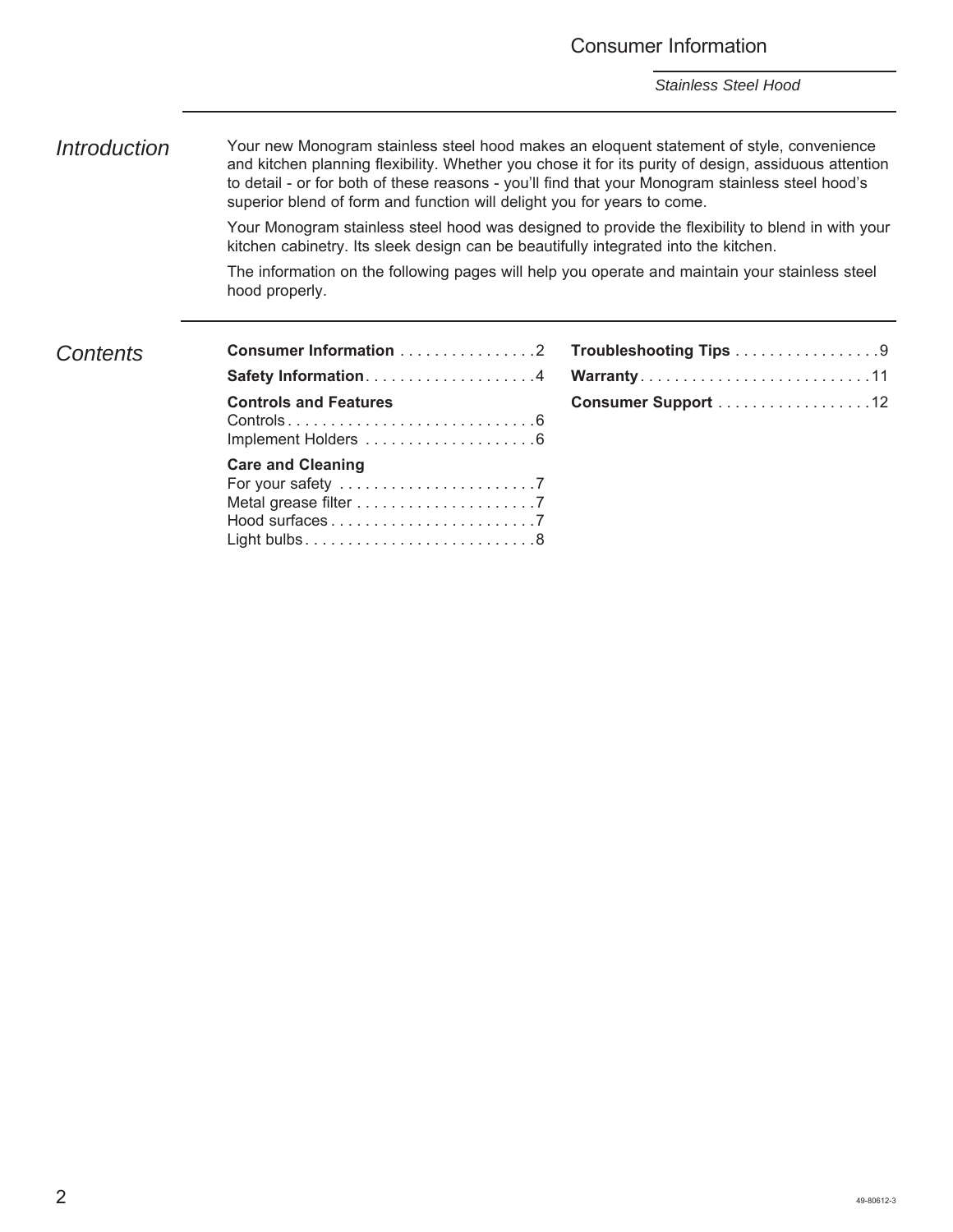#### Consumer Information *Stainless Steel Hood Before using your stainless steel hood Write down the model & serial numbers If you received a damaged hood Save time & money If you need service* You'll find them on a label behind the filters. These numbers are also on the Consumer Product Ownership Registration Card packed separately with your hood. **Before sending in this card, please write these numbers here:** Model Number Serial Number Use these numbers in any correspondence or service calls concerning your hood. Immediately contact the dealer (or builder) that sold you the hood. Before you request service, check the Problem Solver in the back of this manual. It lists causes of minor operating problems that you can correct yourself. To obtain service, see the Consumer Services page in the back of this manual. We're proud of our service and want you to be pleased. If for some reason you are not happy with the service you receive, here are some steps to follow for further help. FIRST, contact the people who serviced your appliance. Explain why you are not pleased. In most cases, this will solve the problem. NEXT, if you are still not pleased, write all the details—including your phone number—to: Manager, Customer Relations Monogram Appliance Park Louisville, KY 40225 Read this manual carefully. It is intended to help you operate and maintain your new stainless steel hood properly. Keep it handy for answers to your questions. If you don't understand something or need more help, there is a list of toll-free consumer service numbers included in the back section of this manual. **OR** Visit our Website at: **Monogram.com**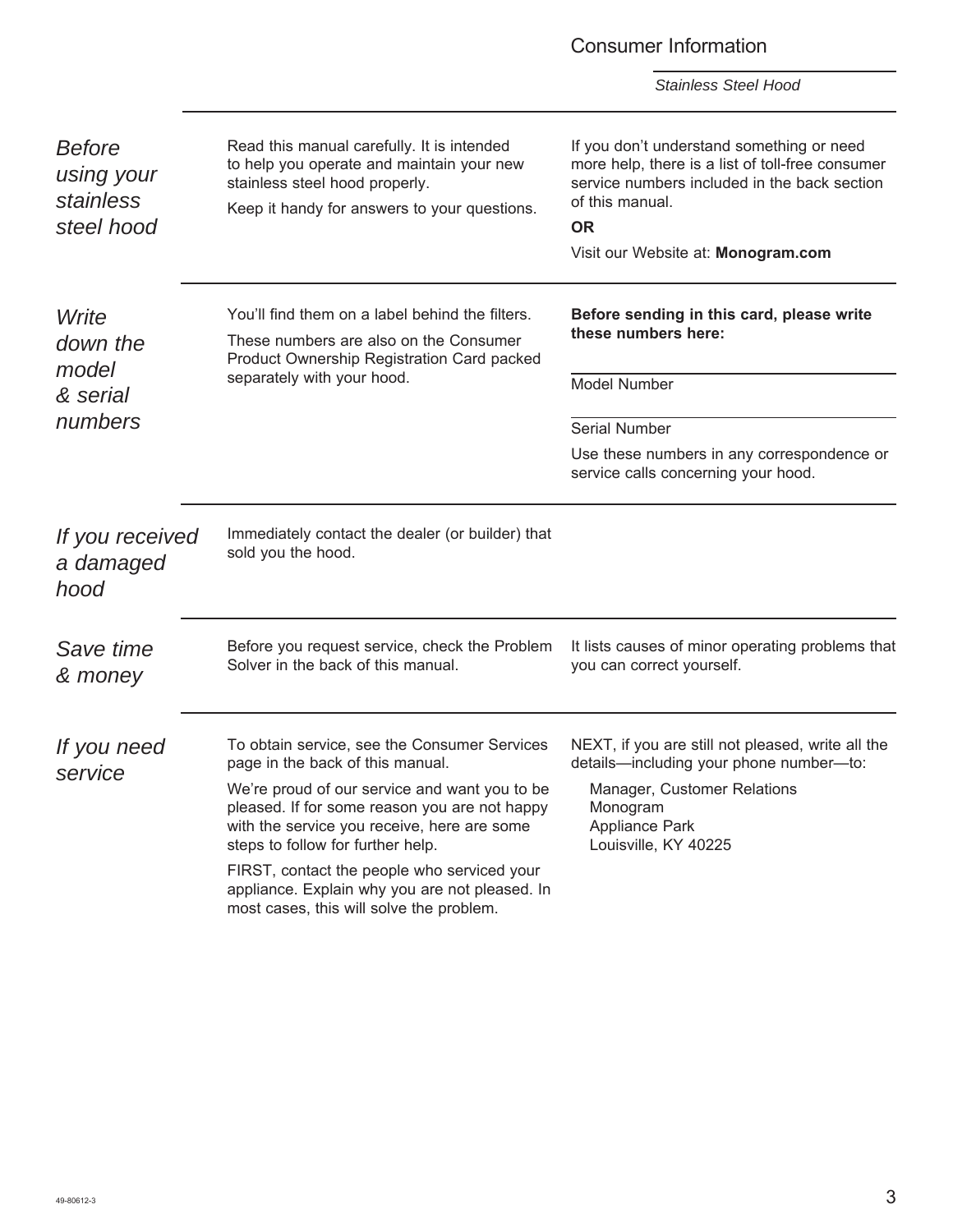# IMPORTANT SAFETY INFORMATION READ ALL INSTRUCTIONS BEFORE USING THE APPLIANCE

**AWARNING** Read all safety instructions before using the product. Failure to follow these instructions may result in fire, electrical shock, serious injury or death.

# **WARNING GENERAL SAFETY INSTRUCTIONS**

#### **WARNING TO REDUCE THE RISK OF FIRE, ELECTRIC SHOCK OR INJURY TO PERSONS, OBSERVE THE FOLLOWING:**

- **A.** Use this unit only in the manner intended by the manufacturer. If you have questions, contact the manufacturer.
- **B.** Before servicing or cleaning unit, switch power off at service panel and lock the service disconnecting means to prevent power from being switched on accidentally. When the service disconnecting means cannot be locked, securely fasten a prominent warning device, such as a tag, to the service panel.
- **C.** Do not use this unit with any solid-state speed-control device.
- **D.** This unit must be grounded.

#### **CAUTION FOR GENERAL VENTILATING USE ONLY. DO NOT USE TO EXHAUST HAZARDOUS OR EXPLOSIVE MATERIALS AND VAPORS.**

**WARNING TO REDUCE THE RISK OF INJURY TO PERSONS IN THE EVENT OF A RANGE TOP GREASE FIRE, OBSERVE THE FOLLOWING\*:**

- **A.** SMOTHER FLAMES with a close-fitting lid, cookie sheet, or metal tray, then turn off the burner. BE CAREFUL TO PREVENT BURNS. If the flames do not go out immediately, EVACUATE AND CALL THE FIRE DEPARTMENT.
- **B.** NEVER PICK UP A FLAMING PAN—You may be burned.
- **C.** DO NOT USE WATER, including wet dishcloths or towels—a violent steam explosion will result.
- **D.** Use an extinguisher ONLY if:
	- **1.** You know you have a Class ABC extinguisher, and you already know how to operate it.
	- **2.** The fire is small and contained in the area where it started.
	- **3.** The fire department is being called.
	- **4.** You can fight the fire with your back to an exit.

\*Based on "Kitchen Fire safety Tips" published by NFPA.

### **WARNING TO REDUCE THE RISK OF A RANGE TOP GREASE FIRE:**

- **A.** Never leave surface units unattended at high or medium settings. Boilovers cause smoking and greasy spillovers that may ignite. Heat oils slowly on low or medium settings.
- **B.** Always turn hood ON when cooking at high heat or when flambéing food (i.e. Crepes Suzette, Cherries Jubilee, Peppercorn Beef Flambé).
- **C.** Clean ventilating fans frequently. Grease should not be allowed to accumulate on fan or filter.
- **D.** Use proper pan size. Always use cookware appropriate for the size of the surface element.

#### **WARNING TO REDUCE THE RISK OF FIRE, ELECTRIC SHOCK OR INJURY TO PERSONS, OBSERVE THE FOLLOWING:**

- **A.** Installation work and electrical wiring must be done by qualified person(s) in accordance with all applicable codes and standards, including fire-related construction.
- **B.** Sufficient air is needed for proper combustion and exhausting of gases through the flue (chimney) of fuel burning equipment to prevent back drafting. Follow the heating equipment manufacturer's guideline and safety standards such as those published by the National Fire Protection Association (NFPA), and the American Society for Heating, Refrigeration and Air Conditioning Engineers (ASHRAE), and the local code authorities. When applicable, install any makeup (replacement) air system in accordance with local building code requirements. Visit **Monogram.com** for available makeup air solutions.
- **C.** When cutting or drilling into wall or ceiling, do not damage electrical wiring and other hidden utilities.
- **D.** Ducted fans must always be vented to the outdoors.

### **WARNING TO REDUCE THE RISK OF FIRE, USE ONLY METAL.**

 $\blacksquare$  Do not attempt to repair or replace any part of your hood unless it is specifically recommended in this manual. All other servicing should be referred to a qualified technician.

# READ AND SAVE THESE INSTRUCTIONS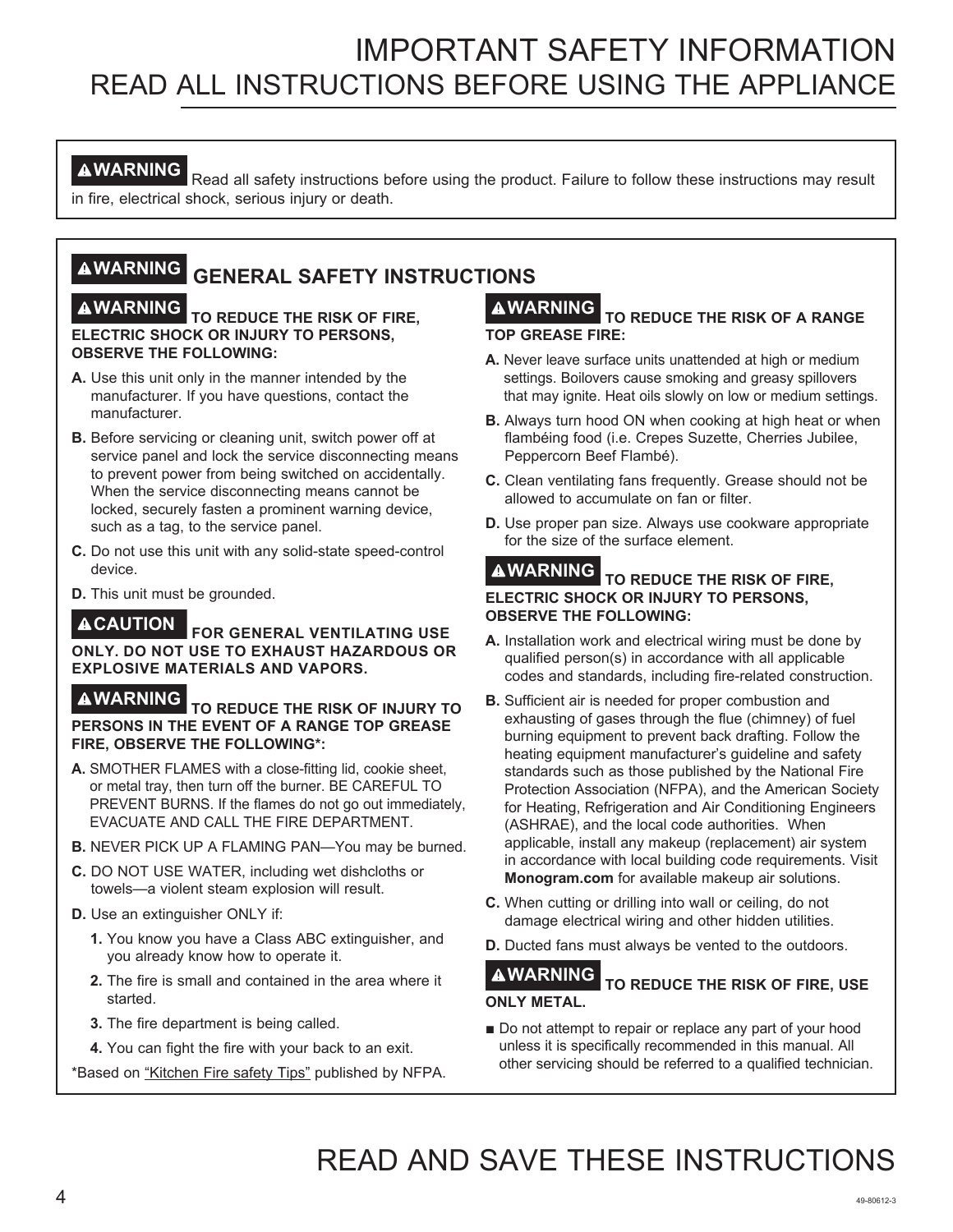# CONSIGNES DE SÉCURITÉ IMPORTANTES VEUILLEZ LIRE TOUTES LES CONSIGNES AVANT D'UTILISER L'APPAREIL

**AVERTISSEMENT** Veuillez lire toutes les consignes avant d'utiliser ce produit. Le non-respect de ces instructions pourrait entraîner un incendie, un choc électrique, une blessure grave voire la mort.

# **AVERTISSEMENT CONSIGNES GÉNÉRALES DE SÉCURITÉ**

**AVERTISSEMENT POUR RÉDUIRE LE RISQUE D'INCENDIE, DE SECOUSSE ÉLECTRIQUE OU DE BLESSURE , OBSERVEZ LES PRÉCAUTIONS SUIVANTES :**

- **A.** N'utilisez cet appareil que de la manière prévue par le fabricant. Si vous avez des questions,appelez le fabricant.
- **B.** Avant de réparer ou de nettoyer votre appareil,débranchez le courant au niveau du panneau de service et verrouillez les mécanismes de débranchement de service pour éviter tout branchement accidentel au courant. Si vous ne pouvez pas verrouiller les mécanismes de débranchement de service, attachez soigneusement un avertissement bien visible,comme une étiquette, au panneau de service.
- **C.** N'utilisez jamais cet appareil avec un mécanisme de réglage de la vitesse à semi-conducteurs.
- **D.** Cet appareil doit être bien mis à la terre.

**ATTENTION UNIQUEMENT À USAGE DE VENTILATION GÉNÉRALE. N'UTILISEZ JAMAIS POUR L'ÉCHAPPEMENT DE MATIÈRES ET DE VAPEURS EXPLOSIVES.**

**AVERTISSEMENT POUR RÉDUIRE LE RISQUE DE BLESSURE CORPORELLE SI DE LA GRAISSE PREND FEU SUR LA SURFACE DE CUISSON DU FOUR,SUIVEZ LES INSTRUCTIONS SUIVANTES\*:**

- **A.** ÉTOUFFEZ LES FLAMMES avec un couvercle qui convient, une tôle à biscuits ou un plateau en métal, puis éteignez le brûleur. FAITES BIEN ATTENTION DE NE PAS VOUS BRÛLER. Si les flammes ne s'éteignent pas immédiatement,SORTEZ ET APPELEZ LES POMPIERS.
- **B.** NE DÉPLACEZ JAMAIS UNE CASSEROLLE QUI FLAMBE— Vous pouvez vous brûler.
- **C.** N'UTILISEZ JAMAIS D'EAU, en particulier de serviette ou de chiffon mouillé—il se produira une explosion violente de vapeur brûlante.

#### **D.** N'UTILISEZ UN EXTINCTEUR que si :

- **1.** Vous avez un extincteur de classe ABC et vous savez comment l'utiliser;
- **2.** Le feu est réduit et confiné à l'endroit où il a commencé;
- **3.** Vous avez déjà appelé les pompiers;
- **4.** Vous combattez les flammes en tournant le dos à une sortie.
- \* Basé sur l'ouvrage intitulé «Kitchen Fire SafetyTips» publié par la NFPA.

# **AVERTISSEMENT RÉDUISEZ LE RISQUE D'UN FEU DE**

**GRAISSESUR LA SURFACE DE CUISSON DU FOUR:**

- **A.** Ne laissez jamais sans surveillance les unités decuisson de surface à une température élevée. Le bouillonnement occasionne des débordements fumants et graisseux qui peuvent prendre feu. Chauffez à feu doux les substances huileuses, avec un réglage bas ou moyen.
- **B.** Mettez toujours la hotte en marche quand vous cuisinez à haute température ou quand vous faites flamber des aliments (p. ex. crèpes Suzette,cerises Jubilee, Bœuf flambé Peppercorn).
- **C.** Nettoyez les mécanismes de ventilation fréquemment. Il ne faut pas permettre une accumulation de graisse sur le ventilateur ou sur le filtre.
- **D.** Utilisez une casserole de bonne taille. Utilisez toujours un ustensile de cuisine qui convienne au diamètre de l'élément de cuisson.

#### **AVERTISSEMENT POUR RÉDUIRE LE RISQUE D'INCENDIE, DE SECOUSSE ÉLECTRIQUE OU DE BLESSURE CORPORELLE, OBSERVEZ LES PRÉCAUTIONS SUIVANTES :**

- **A.** Vous devez faire exécuter tous les travaux d'installation et de câblage électrique par une personne qualifiée, conformément à tous les codes et les normes en vigueur, en particulier ceux de construction relatifs aux incendies.
- **B.** Vous devez assez d'air pour avoir une bonne combustion et permettre l'évacuation des gaz par le conduit de cheminée du matériel de combustion du carburant, afin d'éviter tout retour d'air. Suivez les directives du fabricant de matériel de combustion et les normes de sécurité comme celles publiées par la National Fire Protection Association (NFPA) et l'American Society for Heating, Refrigeration and Air Conditioning Engineers (ASHRAE), ainsi que les modalités des codes locaux. Le cas échéant, installez un système de compensation d'air (remplacement) conformément aux conditions des codes locaux du bâtiment. Visitez le site **Monogram.com** pour connaître les solutions offertes en matière de système de compensation d'air.
- **C.** Si vous faites un trou ou une ouverture dans un mur ou un plafond, n'endommagez pas les fils électriques et les autres installations cachées de service public.
- **D.** Vous devez toujours alimenter les ventilateurs dans les conduits en air en provenance de l'extérieur.

# **AVERTISSEMENT POUR RÉDUIRE LE RISQUE**

### **D'INCENDIE,N'UTILISEZ QUE DES CONDUITS EN MÉTAL.**

■ N'essayez jamais de remplacer ou de réparer un élément de votre hotte si le présent manuel ne le recommande pas expressément. Tout autre entretien doit être effectué par un technicien qualifié.

# LISEZ CES INSTRUCTIONS ET RANGEZ-LES SOIGNEUSEMENT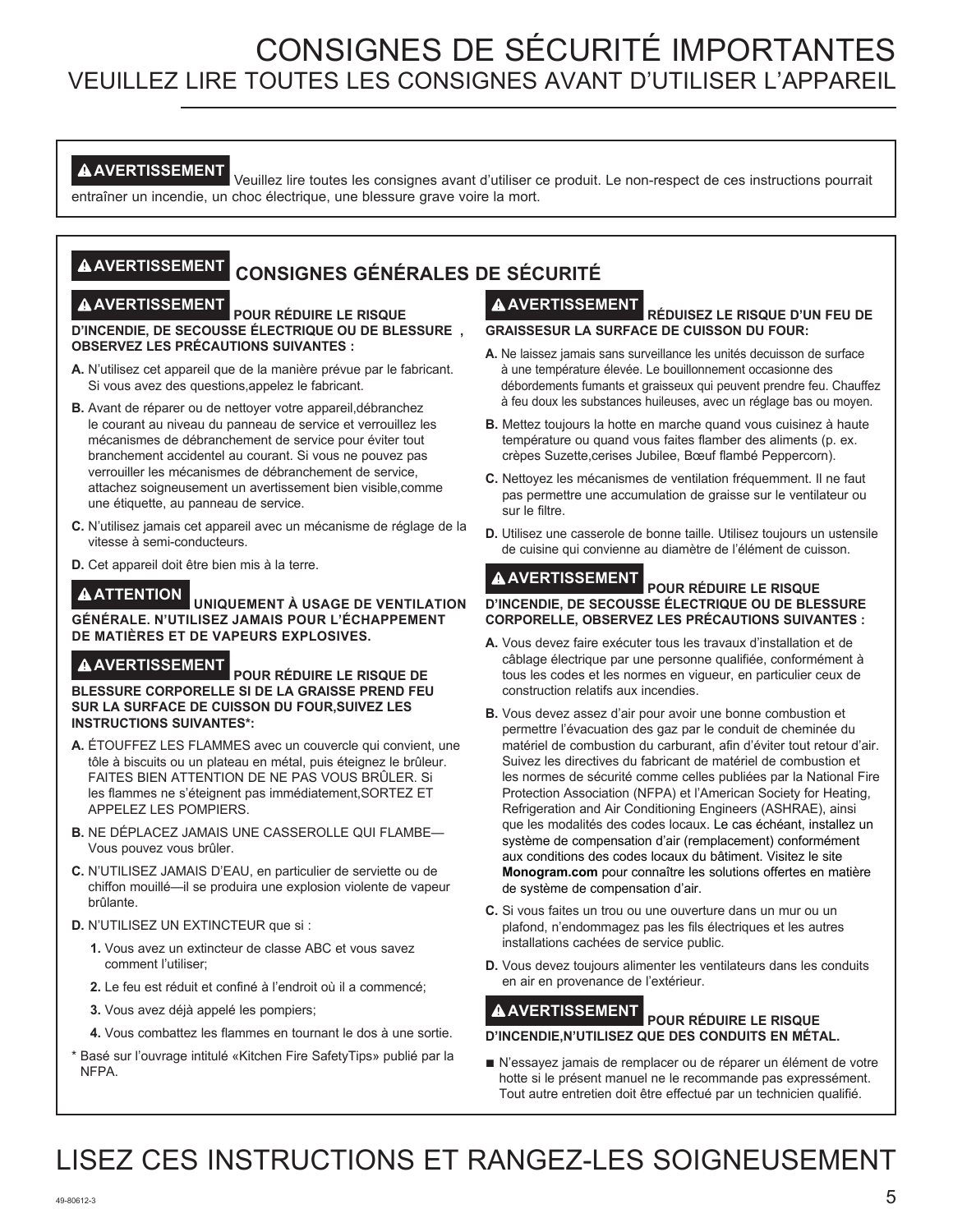### Controls and Features

*Stainless Steel Hood*

*Controls* **NOTE:** Avoid using food products that produce flames under the range hood.

- 1 ON/OFF. It remembers the last fan speed used. (Four speed fan.)
- 2 Lowers the speed.
- 3 Increases the speed.
- 4 Highest speed "instant on" BOOST.

**NOTE:** BOOST fan speed can only be selected with this pad. BOOST is not obtainable by using the increase fan speed  $\mathbf{F}$  pad.

- 5 Delayed fan shut-off. Choose 5, 10 or 20 minutes by pushing this button.
- 6 Light ON/OFF. It remembers the last light level used. (Six light levels.)
- 7 Dims the light.
- 8 Brightens the light.
- 9 Clean Filter Light

 Lights after 30 hours of "on" time to remind you to clean the metal grease filters. The red light glows until the filters are removed, cleaned if necessary and replaced. If the light is glowing after the filters have been replaced, adjust them to make sure they are correctly seated in the filter channels. Then the timer resets automatically.

- 10 Fan indicator.
- 11 Indicates the time the fan is set to run, before automatically shutting off (5, 10 or 20 minutes).

*Implement Holders*

Implement holder rods are on each side of the hood.

Use these rods to hang and display cooking utensils such as whisks, spoons, forks or any non-flammable decorative items. Frequently used small pots and pans can also hang from these rods.



**DO NOT hang flammable items from these implement rods.**

**DO NOT hang items weighing more than 10 pounds on either side, or 20 pounds total weight.**



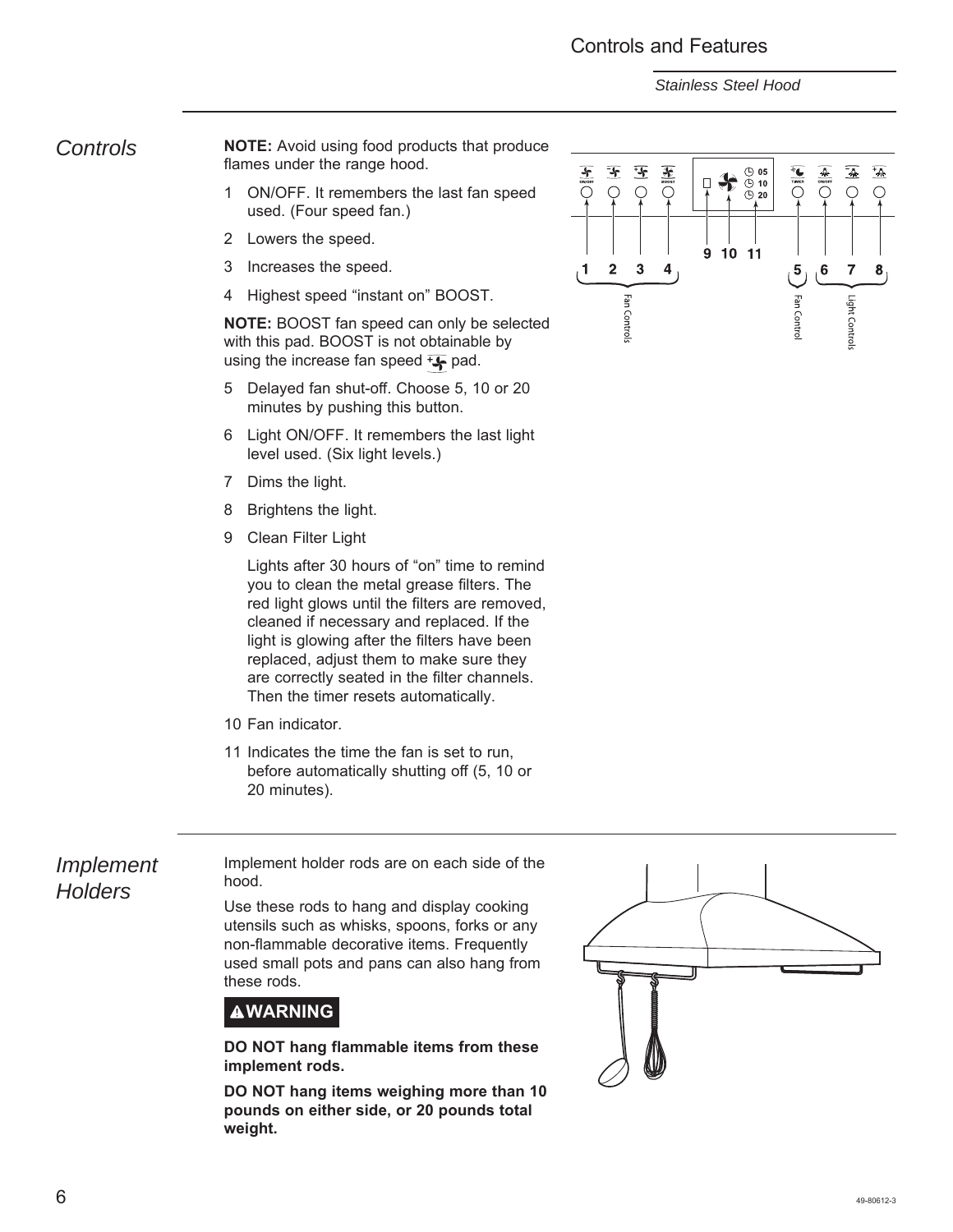#### Care and Cleaning

*Stainless Steel Hood*

*For your safety Pour votre securité* Before servicing or cleaning the unit, switch power off at the service panel and lock the service panel to prevent power from being switched on accidentally. If the service panel cannot be locked, securely fasten a prominent warning device, such as a tag, to the service panel. Avant de réparer ou de nettoyer votre appareil, débranchez le courant au niveau du panneaude service et verrouillez les mécanismes de débranchement de service pour éviter tout branchement accidentel au courant. Si vous ne pouvez pas verrouiller les mécanismes de débranchement de service, attachez soigneusement un avertissement bien visible,comme une étiquette, au panneau de service. *Metal grease filter Hood surfaces* Clean the grease filter after 30 hours of "on" time. A red signal light will alert you when 30 hours has passed. Remove the grease filters and wash them either by hand or in the dishwasher using nonabrasive soap. To clean, swish the filters in hot soapy water or wash them in the dishwasher. Do not use abrasive cleansers. Replace the filters and make sure that they are correctly seated in the filter channels. Adjust as necessary until the red signal light stops glowing. **Do not use a steel-wool pad; it will scratch the surface. NOTE:** To remove filters. push them back and down using the knob. Front For proper operation, make sure the filters are securely seated into the channels.

To clean the stainless steel surface, use warm,

sudsy water or a stainless steel cleaner or polish. Always wipe the surface in the direction of the grain.

Follow the cleaner instructions for cleaning the stainless steel surface. To inquire about purchasing stainless steel appliance cleaner or polish or to find the location of a dealer nearest you, please call our toll-free number:

**Monogram Preferred Service: 800.444.1845 Monogram.com**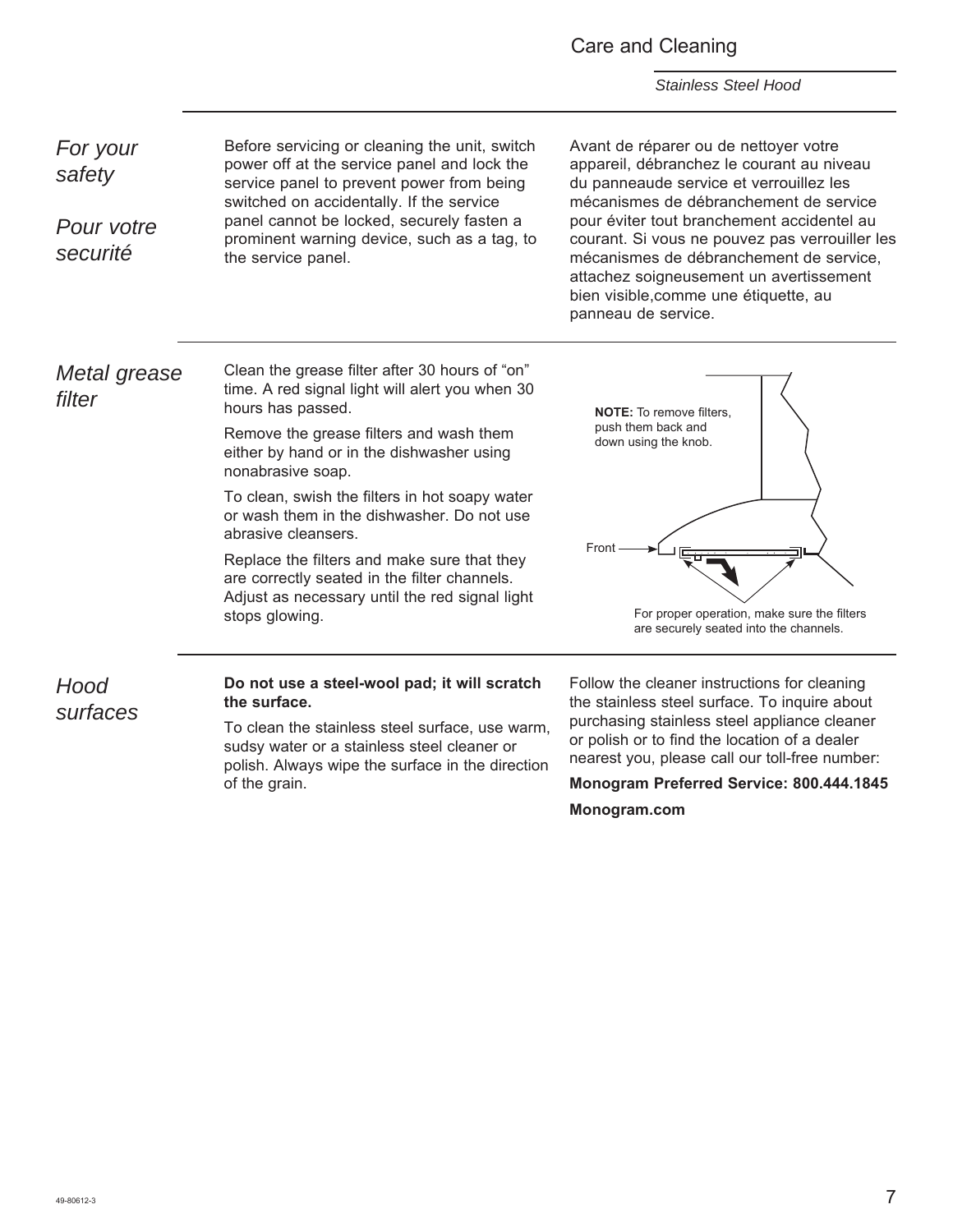### Care and Cleaning

*Stainless Steel Hood*

### *Light bulbs*



On some models, the lights are located on the sides, on the underside of the hood.

**NOTE:** The glass cover should be removed only when cool.

## **ACAUTION**

Before replacing the bulb, disconnect electrical power to the hood at the main fuse or circuit breaker or main power disconnect switch located on the control housing. Allow bulbs to cool before touching.

For safety, do not touch a hot bulb with bare hands or a damp cloth.

#### **To change the light bulbs:**

1. Remove the lamp lens cover by inserting a small flat-blade screwdriver into each of the three slots and gently prying it free.

**NOTE:** Do not remove the outer trim ring (lamp assembly).

- 2. Grasp the bulb and pull it straight out.
- 3. Using gloves or a dry cloth, remove the new bulb from the packaging. (Wearing latex gloves may offer a better grip.) The bulb must be the same wattage, 120-volt, 25-watt halogen with a G-9 base. Early-life bulb failure may occur if wattage is too high.
- 4. Push the bulb straight all the way into the receptacle.
- 5. Replace the lens cover by inserting the three retaining tabs into the slots and pressing into place.

**NOTE:** For improved lighting, clean the glass cover frequently using a damp cloth. This should be done when the hood is completely cool.

6. Reconnect electrical power to the hood.

**NOTE:** Order replacement 120-volt, 25-watt halogen bulb with G-9 base, WB25X10020.

These bulbs can be ordered from your Monogram supplier.



On some models, the lights are located on the front and back, on the underside of the hood.



**NOTE:** Make sure the tabs are inserted into the slots.

**ONLY use a new 120-volt, 25-watt halogen bulb with a G-9 base.**



**NOTE:** Do not touch the new halogen bulb with bare fingers. Skin oils can cause early-life bulb failure.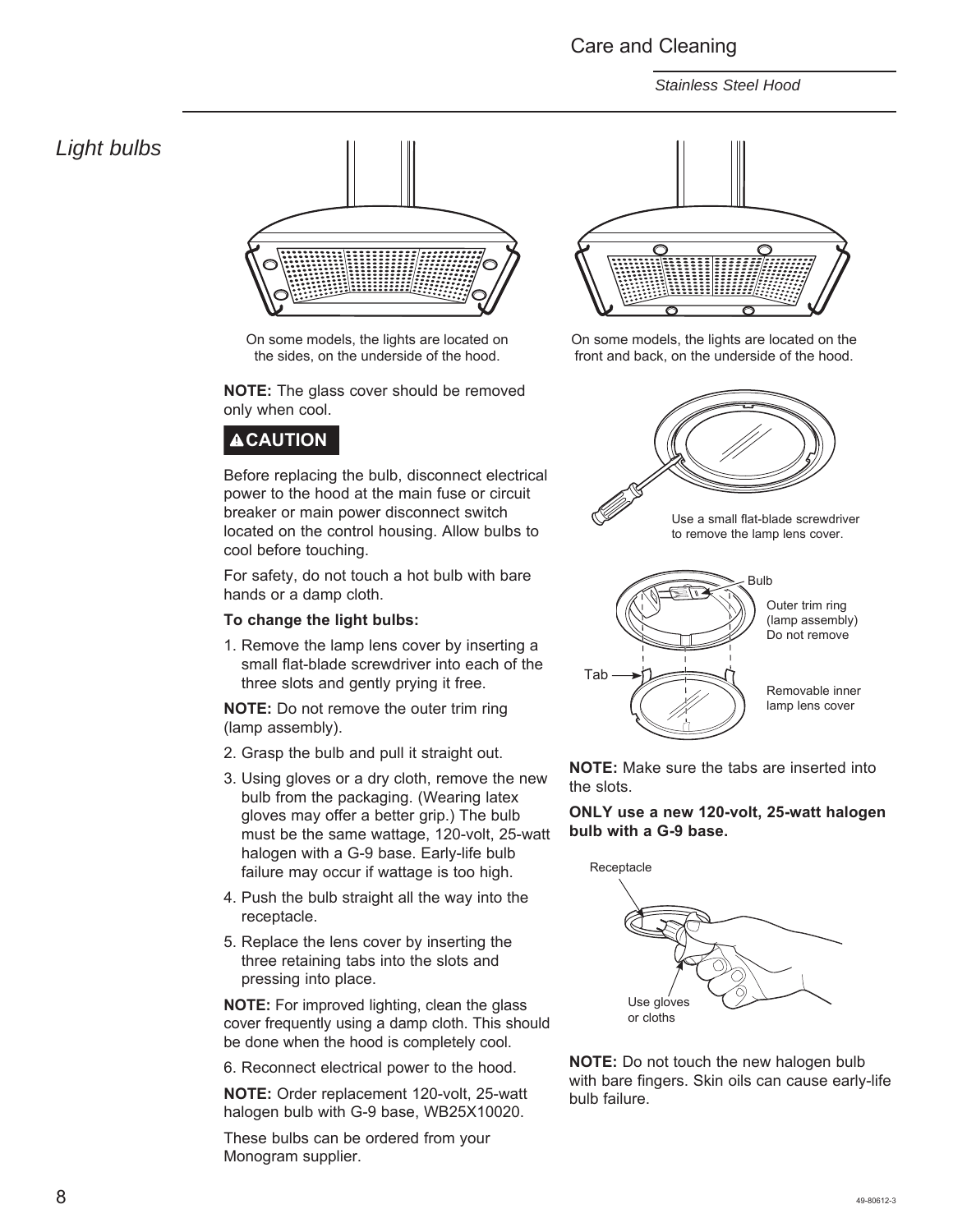# Troubleshooting Tips

*Stainless Steel Hood*

*Before you call for service* Save time and money! Review the charts on the following pages first and you may not need to call for service.

| <b>Problem</b>                                                          | <b>Possible Cause</b>                                                                                                                                                | <b>What To Do</b>                                                                                                                                                                                                                                                                                     |  |  |  |  |
|-------------------------------------------------------------------------|----------------------------------------------------------------------------------------------------------------------------------------------------------------------|-------------------------------------------------------------------------------------------------------------------------------------------------------------------------------------------------------------------------------------------------------------------------------------------------------|--|--|--|--|
|                                                                         |                                                                                                                                                                      |                                                                                                                                                                                                                                                                                                       |  |  |  |  |
| Fan and lights do<br>not operate                                        | This hood is equipped with a main<br>power disconnect switch. It is<br>located behind the grease filters<br>on the right side of the hood on the<br>control housing. | Flip this switch and press Fan/Light<br>buttons again.                                                                                                                                                                                                                                                |  |  |  |  |
|                                                                         | A fuse may be blown or a circuit<br>breaker tripped.                                                                                                                 | Replace fuse or reset circuit breaker.                                                                                                                                                                                                                                                                |  |  |  |  |
|                                                                         | The blower connector is loose or not<br>plugged into its mating connector.                                                                                           | Disconnect power to the unit. Locate<br>blower and cable coming from it. Follow<br>cable until you find the connector. Make<br>sure each blower connector is securely<br>plugged, one into the other.                                                                                                 |  |  |  |  |
| Fan keeps going off<br>and on                                           | The motor is probably overheating<br>and turning itself off. This can be<br>harmful to the motor.                                                                    | Check to be sure the filter is clean. If off<br>and on cycling continues, call for service.                                                                                                                                                                                                           |  |  |  |  |
| Loud or abnormal<br>airflow noise                                       | Wrong size duct used in installation.                                                                                                                                | This hood requires 8" ducting and a<br>maximum duct length of 100 equivalent<br>feet to perform optimally. Using smaller<br>duct pipe or longer equivalent lengths of<br>duct pipe will cause improper venting.<br>Monogram service technicians cannot<br>correct this issue if installed improperly. |  |  |  |  |
| <b>Fan fails to circulate</b><br>air or moves air<br>slower than normal |                                                                                                                                                                      | Make sure nothing is blocking the vent,<br>including bird & other nests or fallen<br>pieces of dry wall.                                                                                                                                                                                              |  |  |  |  |
| and/or fan is making<br>loud or abnormal                                | Damper blade in hood exhaust outlet<br>or at wall/roof cap may be stuck.                                                                                             | Make sure all damper blades open freely.                                                                                                                                                                                                                                                              |  |  |  |  |
| airflow noise                                                           |                                                                                                                                                                      | Make sure installer has used the correct<br>size duct, not exceeded the recommend<br>equivalent length of ducting and all duct<br>pieces are properly connected and sealed.                                                                                                                           |  |  |  |  |
|                                                                         | Non-rigid duct work is prohibited in<br>these applications.                                                                                                          | If used, look for kinks or other restrictions.                                                                                                                                                                                                                                                        |  |  |  |  |
|                                                                         | Metal grease filters and/or charcoal<br>filters (if present) may be dirty.                                                                                           | Clean the metal grease filter and replace<br>charcoal filter (if present). See Care and<br>Cleaning instructions.                                                                                                                                                                                     |  |  |  |  |
|                                                                         | Sufficient makeup (replacement) air<br>is required for exhausting appliances<br>to operate to rating.                                                                | Check with local building codes, which<br>may require or strongly advise the use<br>of makeup air. Visit Monogram.com for<br>available makeup air solutions.                                                                                                                                          |  |  |  |  |
| The hood controls<br>are not operating<br>correctly                     | Control logic confused.                                                                                                                                              | Disconnect power to the hood by resetting<br>the circuit breaker. Wait 30 seconds to<br>allow controls to reset.                                                                                                                                                                                      |  |  |  |  |
| Early-life bulb failure                                                 | Replacing bulbs with bare hands.                                                                                                                                     | Replace bulbs while wearing gloves to<br>keep skin oils off bulbs.                                                                                                                                                                                                                                    |  |  |  |  |
|                                                                         | Bulb wattage is too high.                                                                                                                                            | Replace with correct wattage.                                                                                                                                                                                                                                                                         |  |  |  |  |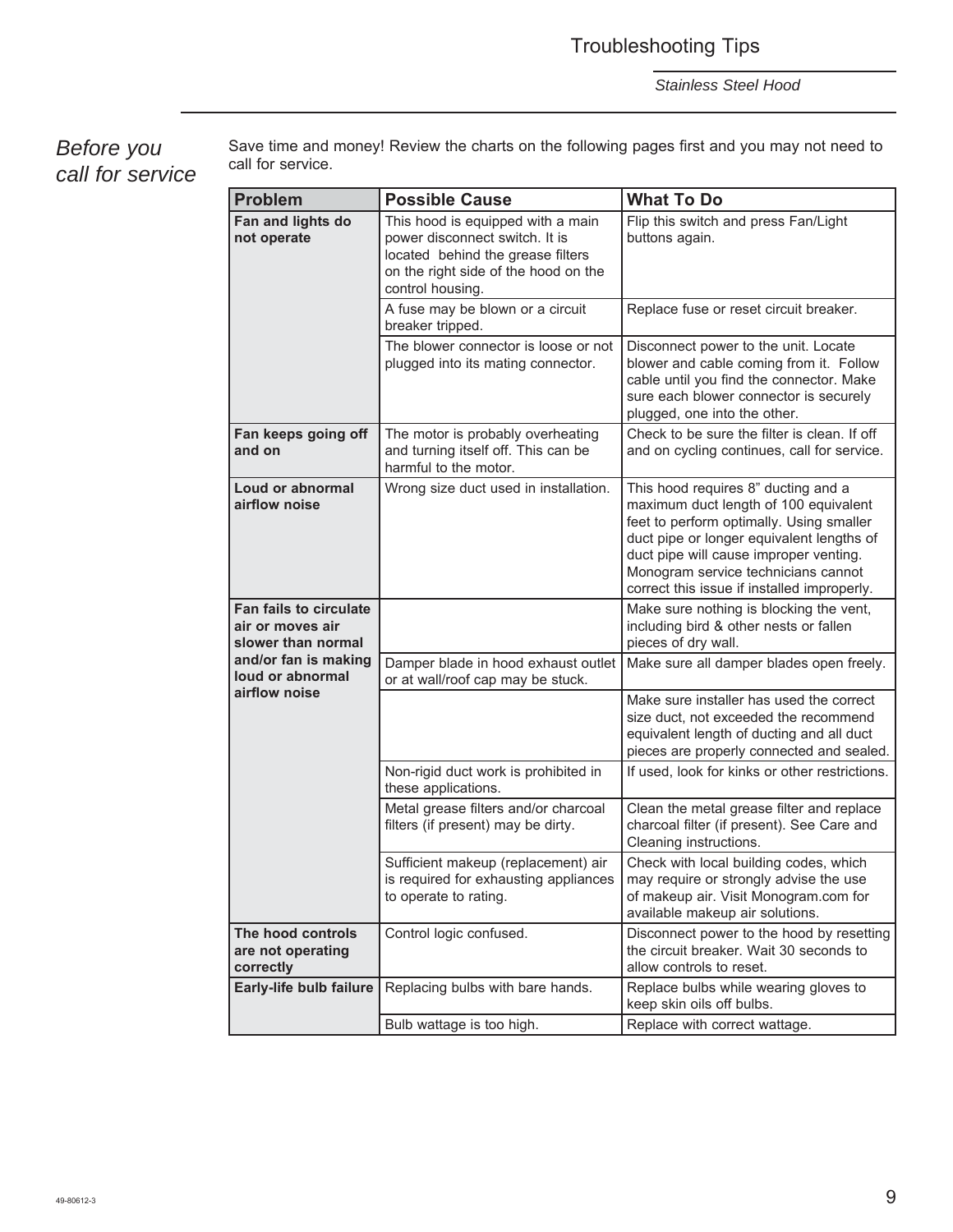**Notes** 

*Stainless Steel Hood*

*Notes*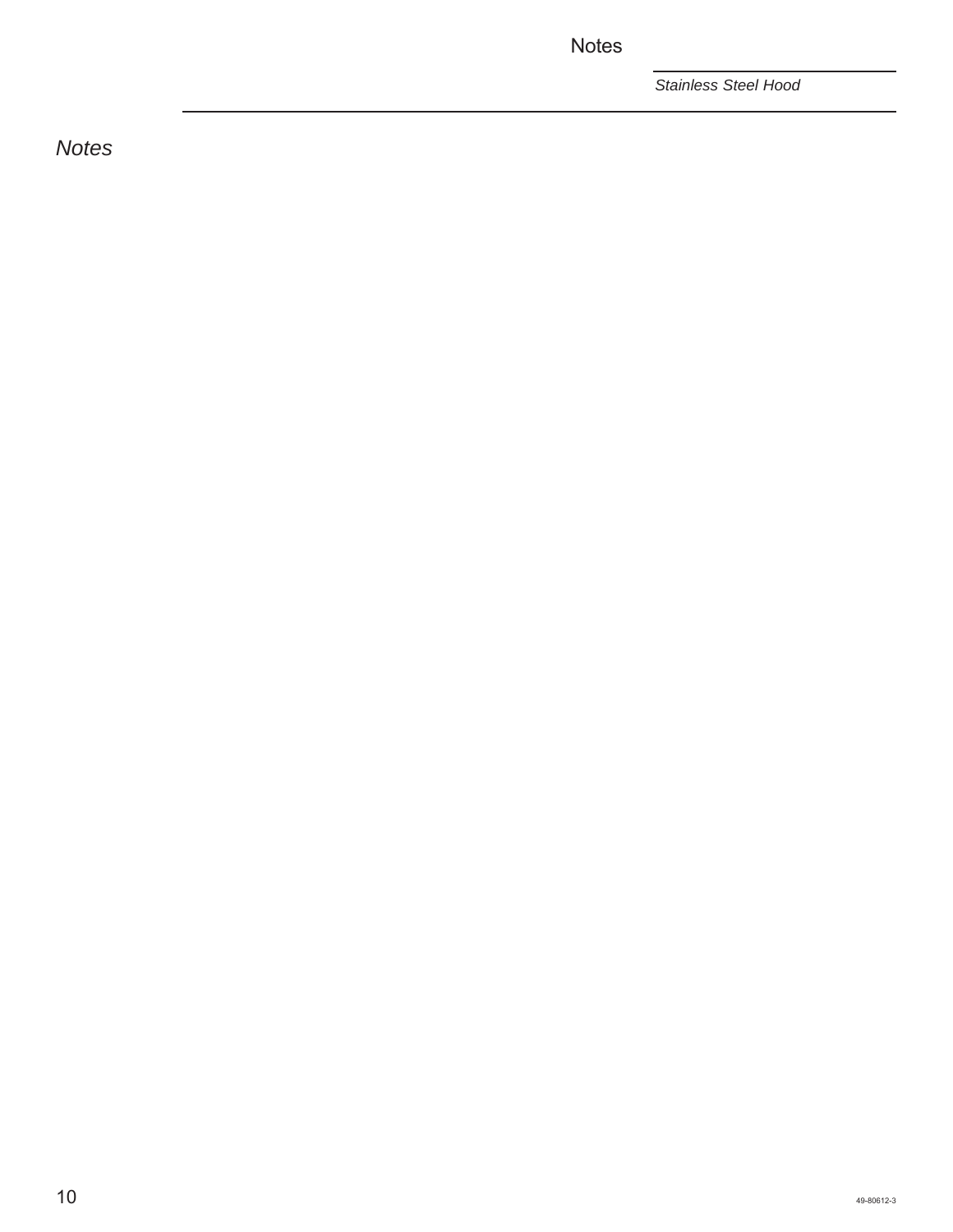**Warranty** 

*Stainless Steel Hood*

### *YOUR MONOGRAM VENT HOOD WARRANTY Staple sales slip or cancelled check here. Proof of original purchase date is needed to obtain service under warranty.*

### *WHAT IS COVERED*

*From the Date of the Original* 

*Purchase*

#### **LIMITED TWO-YEAR WARRANTY**

For two years from date of original purchase, we will provide, free of charge, parts and service labor in your home to repair or replace **any part of the vent hood** that fails because of a manufacturing defect.

This warranty is extended to the original purchaser and any succeeding owner for products purchased for ordinary home use in the 48 mainland states, Hawaii, Washington, D.C. or Canada. If the product is located in an area where service by a Monogram Authorized Servicer is not available, you may be responsible for a trip charge or you may be required to bring the product to an Authorized Monogram Service location for service. In Alaska the warranty is the same except that it is LIMITED because you must pay to ship the product to the service shop or for the service technician's travel costs to your home.

All warranty service will be provided by our Factory Service Centers or by our authorized Customer Care® servicers during normal working hours.

Should your appliance need service, during warranty period or beyond, in the USA call 800.444.1845. In Canada: 888.880.3030. Please have your serial number and model number available when calling for service.

### *WHAT IS NOT COVERED*

- **B** Service trips to your home to teach you how to **use the product.**
- Replacement of house fuses or resetting **of circuit breakers.**
- $\blacksquare$  Incidental or consequential damage caused by **possible defects with this appliance.**
- Replacement of the replaceable filters.
- $\blacksquare$  Damage to the product caused by accident, **fire, floods or acts of God.**
- **E** Damage caused after delivery.
- **Example 3** Failure of the product if it is used for other than **its intended purpose or used commercially.**
- $\blacksquare$  Improper installation. If you have an installation **problem, contact your dealer or installer. You are responsible for providing adequate electrical, gas, exhausting and other connecting facilities as described in the Installation Instructions provided with the product.**
- **Product not accessible to provide required service.**
- $\blacksquare$  Installation or service for a makeup **(replacement) air system.**

#### **EXCLUSION OF IMPLIED WARRANTIES**

Your sole and exclusive remedy is product repair as provided in this Limited Warranty. Any implied warranties, including the implied warranties of merchantability or fitness for a particular purpose, are limited to one year or the shortest period allowed by law.

Some states do not allow the exclusion or limitation of incidental or consequential damages, so the above limitation or exclusion may not apply to you. This warranty gives you specific legal rights, and you may also have other rights which vary from state to state.

To know what your legal rights are in your state, consult your local or state consumer affairs office or your state's Attorney General.

**Warrantor: GE Appliances,** *a* **Haier** *company* **Warrantor in Canada: MC COMMERCIAL INC, Burlington, ON, L7R 5B6**